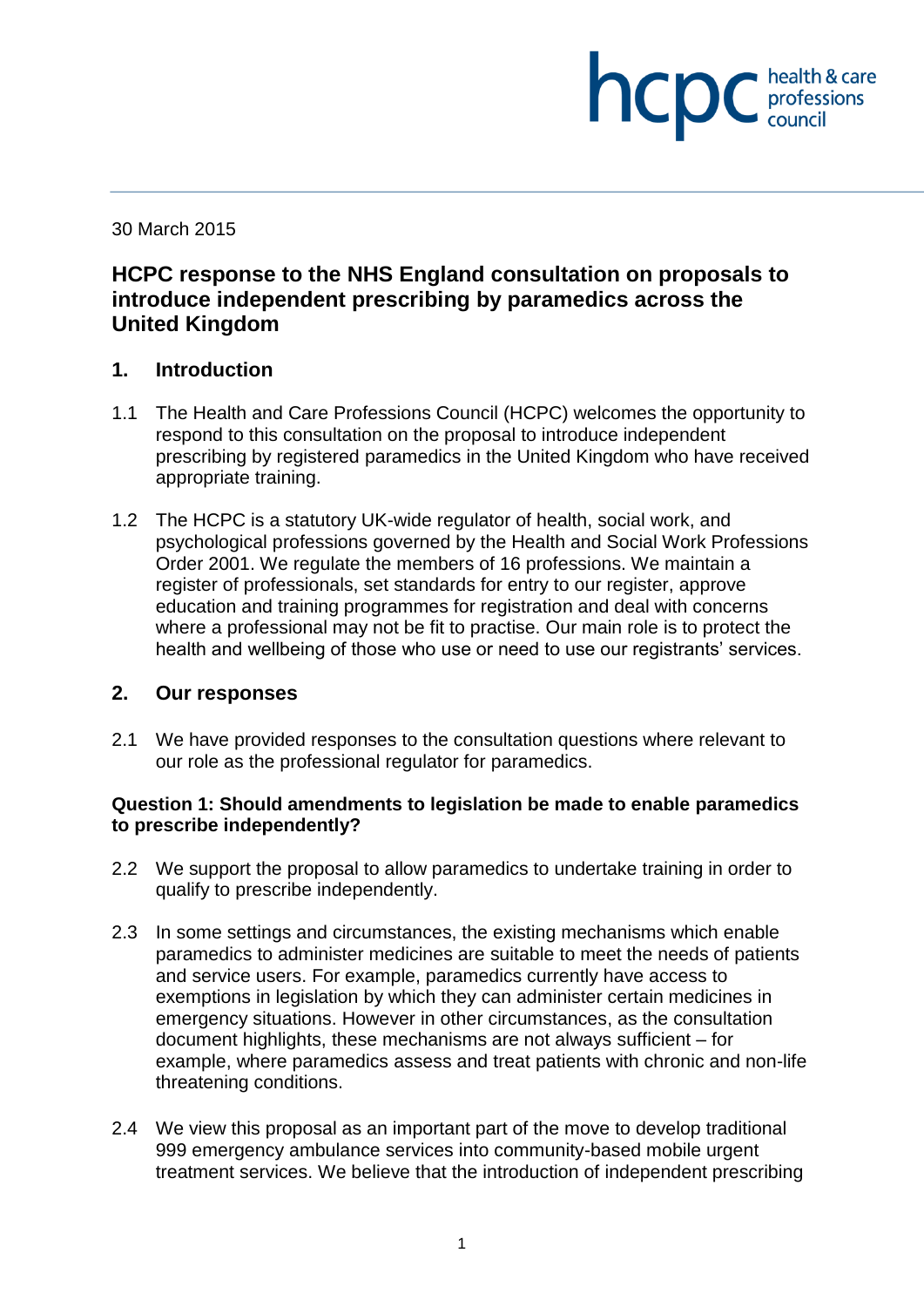by paramedics would have the effect of reducing unnecessary delays in treatment or access to prescribed medicines for patients by removing the need to refer some cases to hospital or to another prescriber. Ultimately we think this would lead to improved outcomes for patients.

- 2.5 Independent prescribing has already been successfully introduced for two other HCPC-registered professions, namely physiotherapists and chiropodists / podiatrists. Therefore there is already a system of regulation in place to ensure safe and effective independent prescribing by members of these professions, which is easily applicable to paramedic independent prescribing.
- 2.6 The HCPC has produced standards for prescribing<sup>1</sup> which set out requirements for programmes delivering training in independent prescribing, as well as the skills, knowledge and understanding necessary for safe and effective prescribing practice. The standards are generic across professions and therefore would apply to independent prescribing by paramedics without the need for amendment.
- 2.7 We use the standards for prescribing when making decisions about approval of prescribing training programmes. We would continue to undertake this function in respect of new programmes or existing programmes wishing to extend their intake to include paramedics. This would ensure that paramedics qualifying in independent prescribing are able to practice safely and effectively.
- 2.8 We would annotate the HCPC Register entries of paramedics who have completed an approved training course in independent prescribing. The annotation ensures that only appropriately training paramedics can independently prescribe and also enables members of the public to see who is qualified.
- 2.9 In addition, paramedic independent prescribers would continue to be required to meet all of the other standards set by the HCPC, including the standards of proficiency for paramedics; the standards of conduct, performance and ethics; and the standards for continuing professional development.<sup>2</sup>

## **Question 2: Which is your preferred option for the introduction of independent prescribing by paramedics?**

2.10 We favour Option 2 as set out in the consultation document, which would allow for independent prescribing by paramedics for any condition from a full formulary. We believe it is the most appropriate option in that it would be most effective in improving the experience of patients and service users. Other options, such as prescribing for specific conditions or from a list of specified medicines, could limit the number and types of patients who benefit.

**.** 

<sup>1</sup> The standards for prescribing were published in 2013 and can be found here: http://www.hcpcuk.org/publications/standards/index.asp?id=692

<sup>2</sup> All HCPC standards are published on our website: http://www.hcpcuk.org/aboutregistration/standards/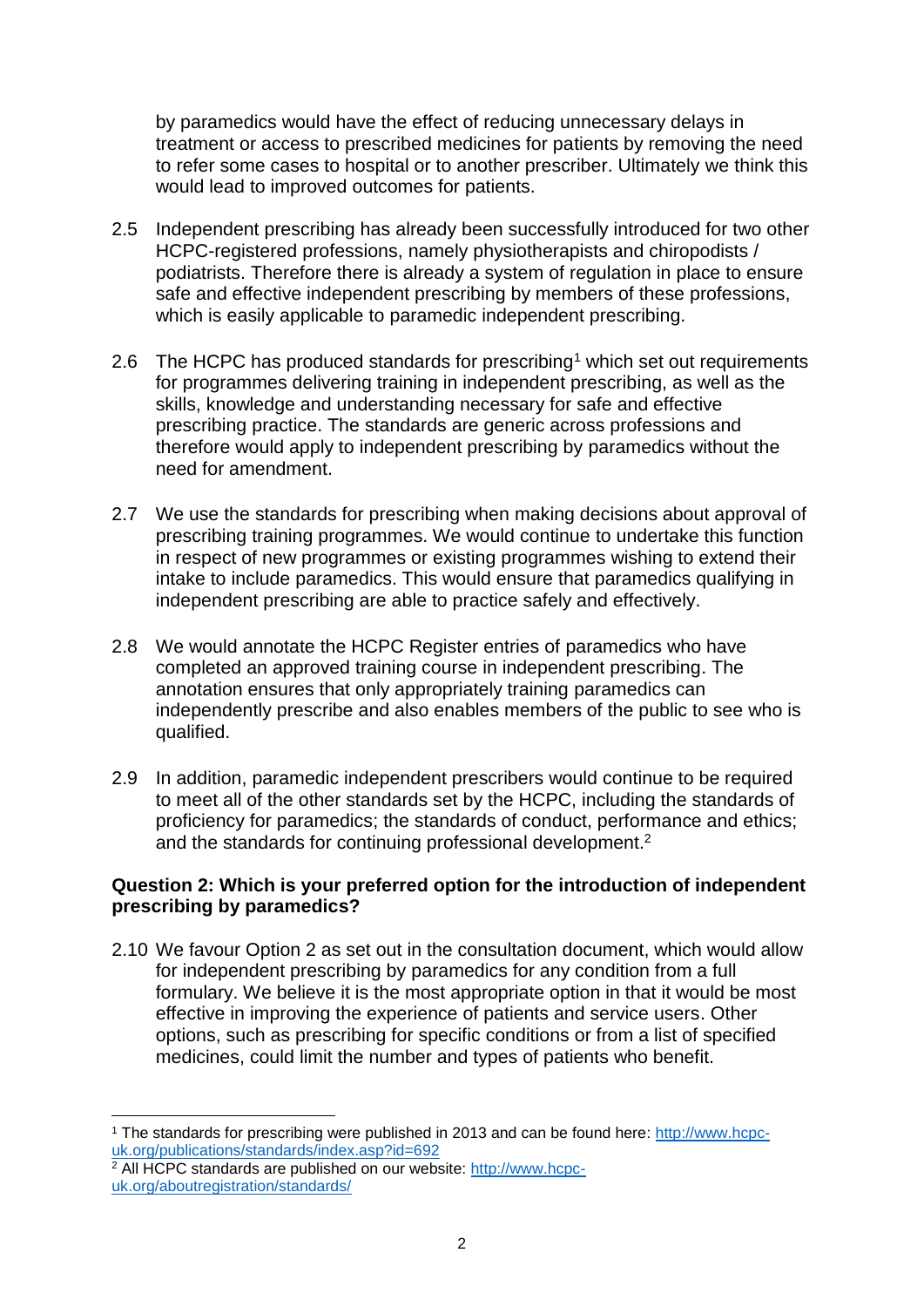**Question 3: Do you agree that paramedics should be able to prescribe independently from the proposed list of controlled drugs?**

## **Question 4: Should amendments to medicines legislation be made to allow paramedics who are independent prescribers to mix medicines prior to administration and direct others to mix?**

- 2.11 We do not have specific comments regarding whether paramedics should be able to independently prescribe certain controlled drugs or to mix medicines prior to administration and direct others to mix. We feel that others, such as professional bodies, service providers and other regulators, may be better placed to respond.
- 2.12 If these proposals are introduced, we would expect that paramedics only independently prescribe controlled drugs or mix medicines prior to administration where it is within the scope of their training and skills. Robust clinical governance arrangements would also be vital to ensuring that these activities are carried out appropriately and safely.

#### **Question 5: Do you have any additional information on any aspects not already considered as to why the proposal for independent prescribing SHOULD go forward?**

**Question 6: Do you have any additional information on any aspects not already considered as to why the proposal for independent prescribing SHOULD NOT go forward?**

2.13 We do not have any additional information to provide on any aspects that would either prevent or support this proposal going forward.

## **Question 7: Does the 'Consultation Stage Impact Assessment' give a realistic indication of the likely costs, benefits and risks of the proposal?**

- 2.14 We do not have any specific comments about the assumptions or estimates made in the Consultation Stage Impact Assessment.
- 2.15 The introduction of independent prescribing for paramedics would have some cost implications for the HCPC, including the costs associated with approving and monitoring new or altered training programmes and with annotation of the Register. However these activities could be undertaken within the framework of our existing processes and therefore do not represent a barrier to implementation of the proposal.

## **Question 8: Do you have any comments on the proposed practice guidance for paramedic prescribers?**

**Question 9: Do you have any comments on the 'Draft Outline Curriculum Framework for Education Programmes to Prepare Paramedics as Independent Prescribers'?**